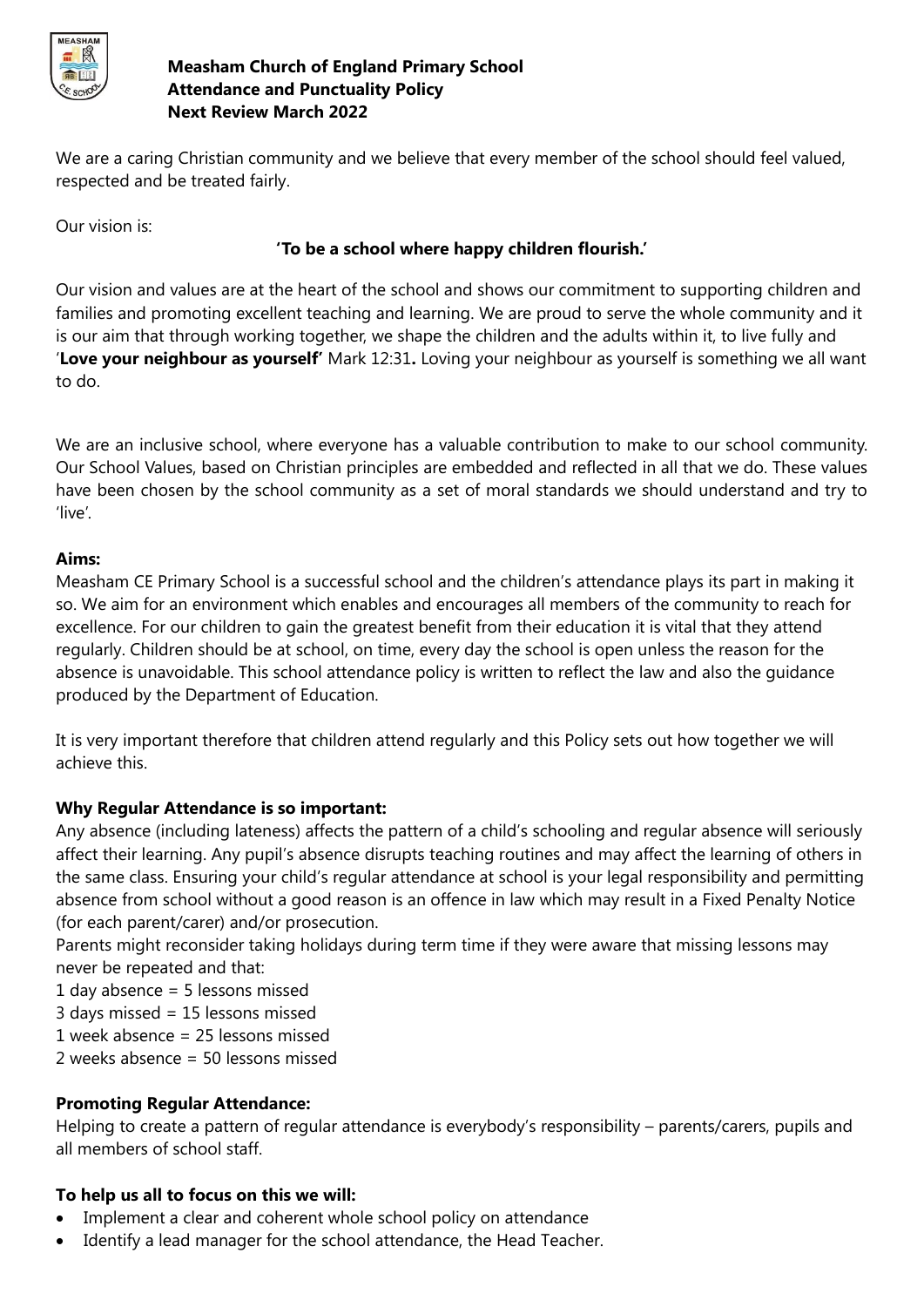

- Ensure that all staff subscribe to a consistent, whole school approach to improving and maintaining pupil attendance
- Detail parental responsibilities for attendance in the school prospectus and at admission meetings giving a clear message on the law, times of school day and procedures in cases of absence.
- Provide curriculum support for individual pupils with an identified need in order to prevent disaffection which may lead to non-attendance
- Introduce reward and incentive initiatives
- Inform parents of attendance initiatives by letter, newsletters and at Parents' Evening
- Make contact with parents/carers on 1st day of absence
- Monitor all pupils with less than 95% attendance
- Send parents termly attendance reports.
- Send letters to parents/carers regarding concerns
- Monitor attendance patterns and punctuality and using data for comparative purposes
- Reward 100%
- Conduct regular attendance reviews
- Keep school governors informed of all attendance matters
- Discuss with parent consultation group on how parents/carers, pupils and staff can work together on raising attendance levels across the school.

#### **Persistent Absenteeism (PA):**

A pupil becomes a 'persistent absentee' when they miss 10% or more schooling across the school year for whatever reason. Absence at this level causes considerable damage to any child's educational prospects and we need parents'/carers' fullest support and co-operation to tackle this.

We monitor all pupil absence thoroughly. Any case that is seen to have reached the PA mark or is at risk of moving towards that mark is given priority and you will be informed of this immediately.

PA pupils are tracked and monitored carefully through our school system. All our PA pupils and their parents/carers are subject to an Action Plan.

#### **Absence Procedures:**

#### **If your child is absent you must:**

Contact us as soon as possible on the first day of absence;

NB Notes/letters that you send us will be stored on your child's file.

# **If your child is absent we will:**

- Telephone you on the first day of absence (and on subsequent days) if we have not heard from you;
- Write to you if we are concerned about your child's attendance to alert you to a concerning emerging pattern or level of absence.
- Invite you in to discuss the situation with our Head Teacher if absences persist;
- Refer the matter to the Pupil Services Court Team if attendance is a major concern.

NB. Letters and notes of our contact with you will be stored on your child's file.

#### **Telephone Numbers:**

There are times when we need to contact parents about a variety of matters, including absence, so we need to have your contact numbers at all times. Please help us to help you and your child by making sure we always have an up to date number – if we don't then something important may be missed. There will be regular checks on telephone numbers throughout the year.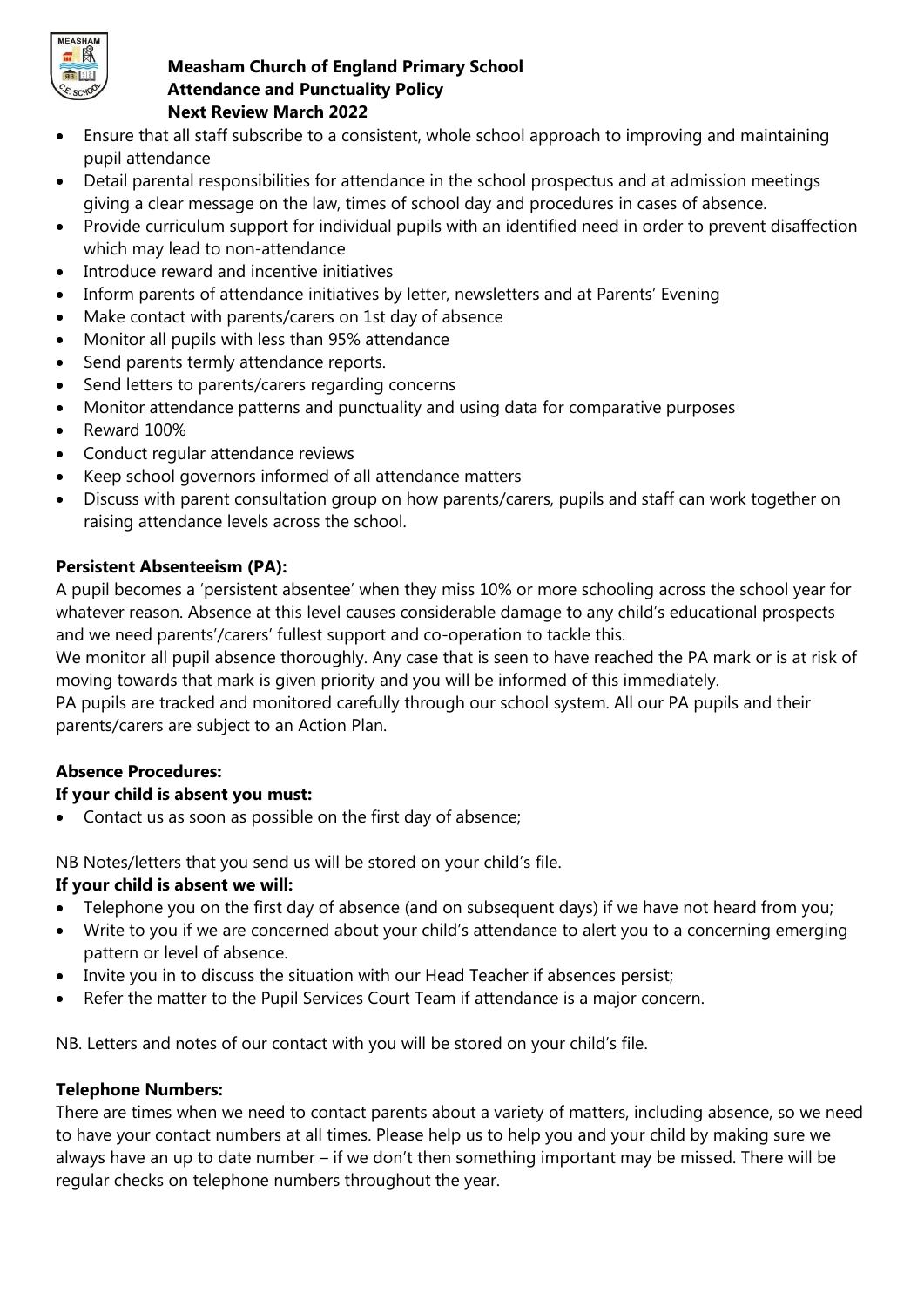

#### **Understanding types of absence:**

By law, every half-day absence from school has to be classified by the school (not by the parents/carers), as either AUTHORISED or UNAUTHORISED. This is why information about the reason for any absence is always required, preferably in writing.

**Authorised absences** are mornings or afternoons away from school for a genuine reason like illness, medical/dental appointments which unavoidably fall in school time, emergencies, or other unavoidable cause.

- Sickness
- Unavoidable medical or dental appointments (If absences are considered excessive, proof may be required by way of a doctor's note)
- Days of religious observance
- Public performances, where participation has been agreed by the school
- Exceptional family circumstances, (e.g. bereavement)
- Approved sporting activity
- Exclusion (fixed period)

**Unauthorised absences** are those which the school does not consider reasonable and for which no "leave" has been given. This type of absence can lead to the Authority using sanctions and/or legal proceedings. This includes:

- Frequent absences attributed to minor ailments but not supported by medical evidence
- Looking after the house
- Looking after siblings or sick parents (except in genuine crisis for a limited period)
- Shopping during school hours
- Birthdays
- Day Trips
- Holidays (not agreed by the school)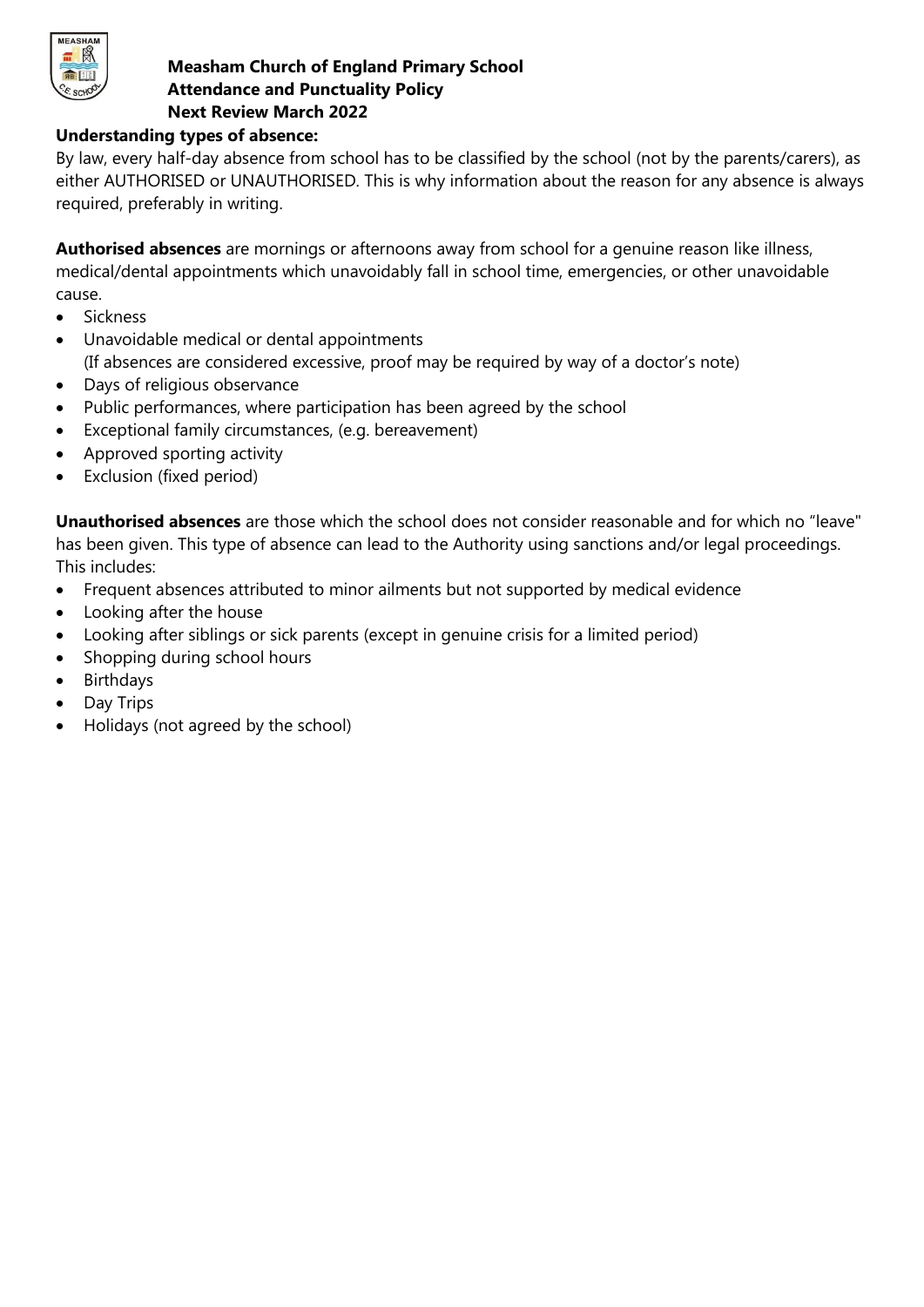

Whilst any child may be off school because they are ill, sometimes they can be reluctant to attend school. Any problems with regular attendance should be addressed by the school, the parents/carers and the child. If your child is reluctant to attend, it is never better to cover up their absence or to give in to pressure to excuse them from attending. This gives the impression that attendance does not matter and usually make things worse.

#### **Lateness:**

Poor punctuality is not acceptable. If your child misses the start of the day they can miss work and do not spend time with their class teacher getting vital information and news for the day. Late arriving pupils also disrupt lessons, can be embarrassing for the child and can also encourage absence. If a child arrives 10 minutes late each day that adds up to 50 minutes weekly = equivalent to one lesson weekly.

## **How we manage lateness:**

The school day starts at **8.45am** and we expect your child to be in class at that time. Registers are marked at **9.00am**. At **9.15am** the registers will be closed.

If your child has a persistent late record you will be asked to meet with the Head Teacher to resolve the problem, but you can approach us at any time if you are having problems getting your child to school on time.

# **Holidays During Term Time:**

The Government has removed the discretion for Head teachers to grant absence for pupils to take a holiday during term time.

The only exception to this is for a reason considered to be 'exceptional' by the Head teacher. Having taken advice on this matter, Measham CE School will consider the following as exceptional circumstances:-

- a holiday for a terminally ill child or sibling
- a family holiday with a terminally ill parent/carer
- a family holiday following the recent death of a parent/carer

Other exceptional circumstances will be considered on an individual basis but will **not** include-

- financial reasons for taking a holiday in term time
- visits to family and friends living abroad
- holidays in term time due to the work commitments of parents/carers in school holiday periods
- holiday taken as part of a family wedding

The process for requesting leave during term time for a family holiday is to write directly to the Head teacher at least four weeks prior to the date of absence, stating the exceptional circumstance. The Head teacher will consider the circumstances and write back to parents/carers with the outcome of his decision.

If the reason is not felt to be an exceptional circumstance or holiday has been taken without notification then the written response to parents/carers will indicate that the absence will be unauthorised, if the holiday is taken. Parents/carers are also at risk of being issued with a Penalty Notice as per Leicestershire County Council Code of Conduct. (Although we are an Academy, Leicestershire County Council retain responsibility for pupil attendance at school). As a result of the change to Government legislation, the updated Code of Conduct states that the County Council are very likely to issue a Penalty Notice for 5 days or more of unauthorised absence due to a family holiday. In this case a Penalty Notice of £60.00 is issued to each parent/carer for each child and must be paid within 21 days or will increase to £120.00. A further period of 7 days is then allowed for payment prior to prosecution.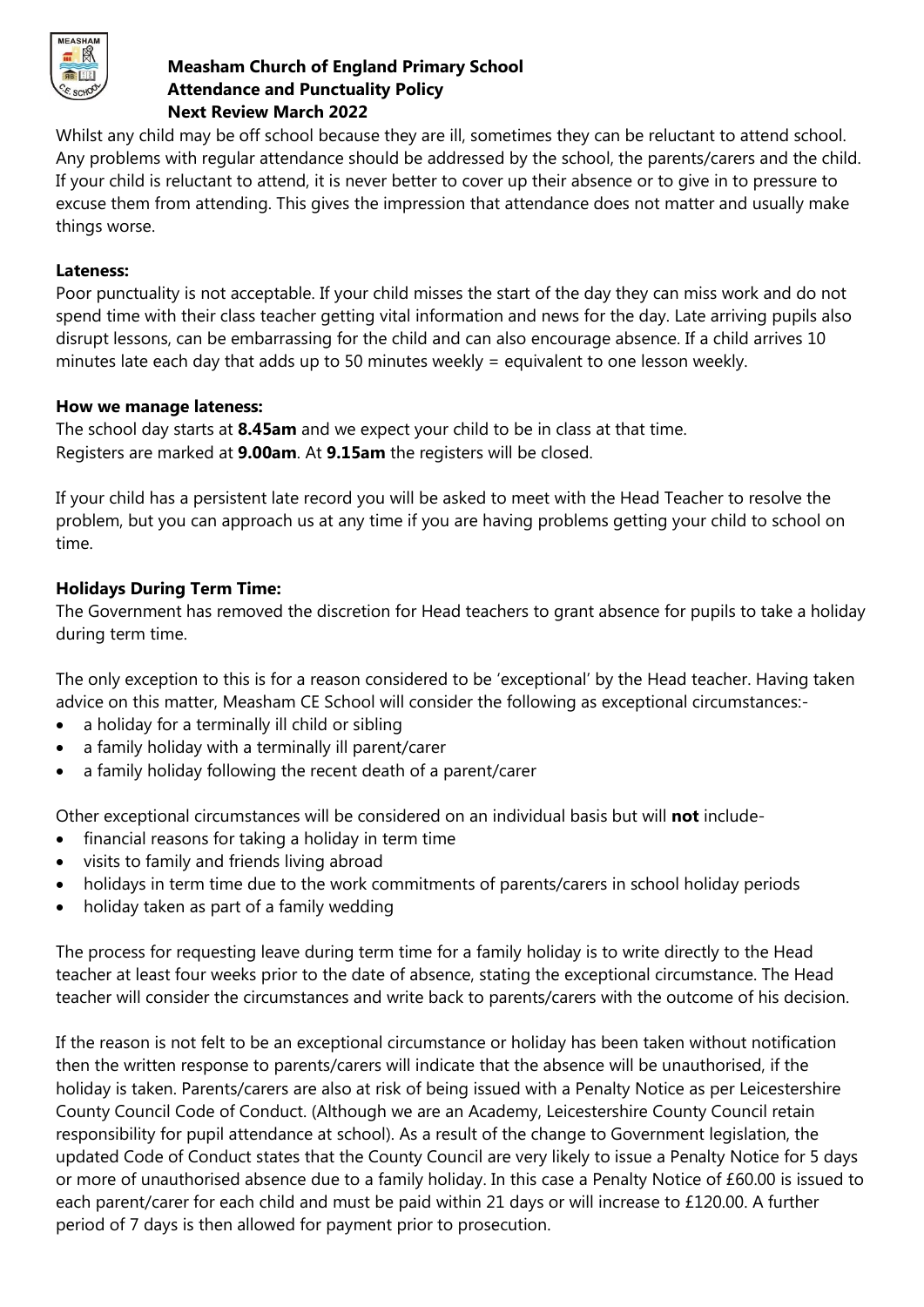

#### **Attendance Target**

We know that good attendance is the key to successful schooling. The school has targets to improve attendance and your child has an important part to play in meeting these targets. Our target is for every children to achieve 98% attendance or above. Through the school year we monitor absences and punctuality to show us where improvements need to be made. Information on any projects or initiatives that will focus on these areas will be provided in our newsletter and we ask for your full support.

We report to parents at the end of the school year using the following formula:

| <b>Outstanding</b>          | $98\% - 100\%$ |
|-----------------------------|----------------|
| Good                        | 95% - 98%      |
| <b>Below Expectation</b>    | $90\% - 95\%$  |
| <b>Requires Improvement</b> | $~<$ 90%       |